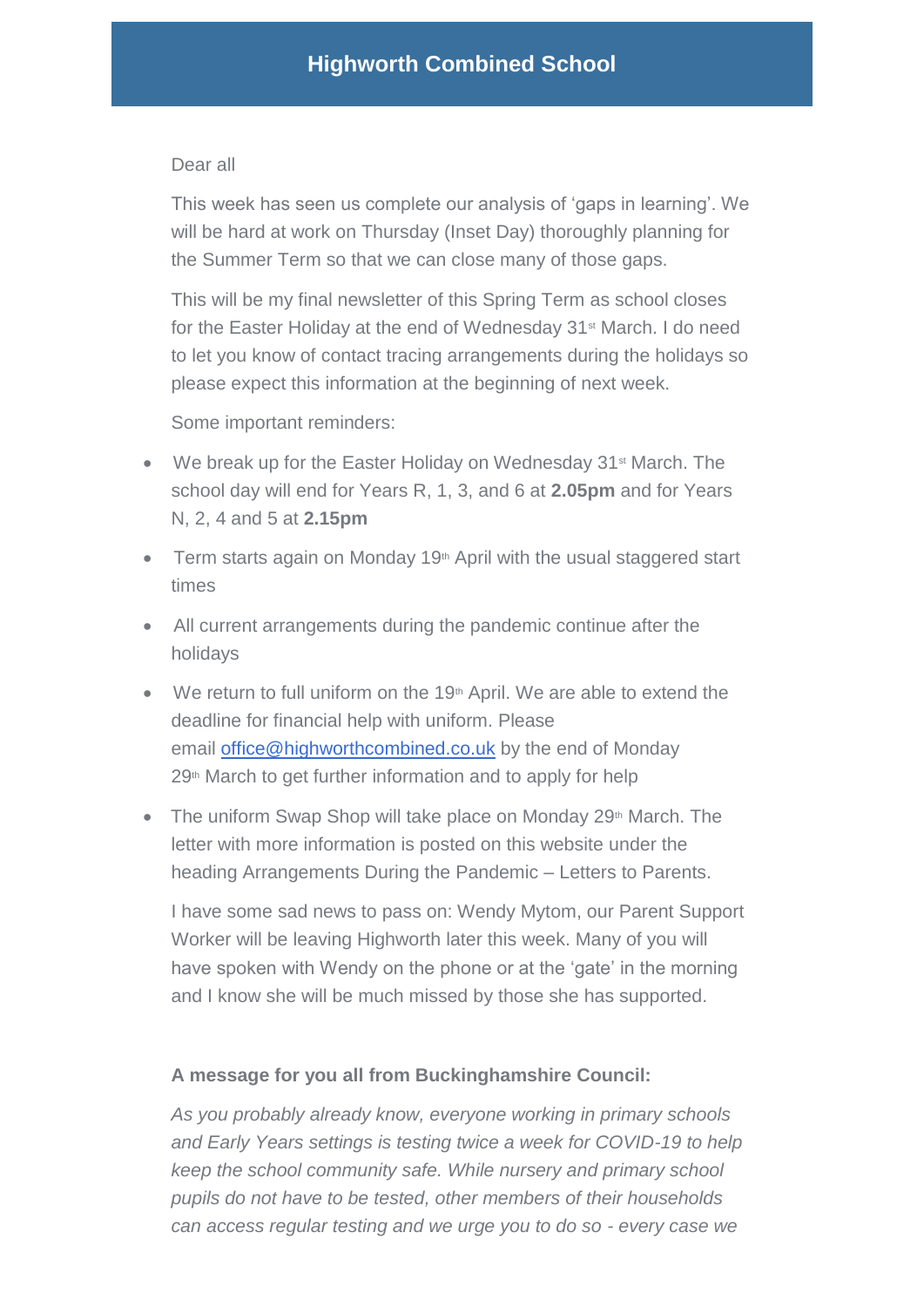*can pick up and isolate helps to stop the virus spreading and ultimately keeps us all safer.*

*Anyone with a child at a primary school can get tested regularly by attending one of the four rapid test sites in Buckinghamshire, or you can go and collect test kits to do yourself at home. If it's hard for you to go to a site, you can have test kits posted out to you – all the details are on the government's website at [www.gov.uk/guidance/rapid](http://www.gov.uk/guidance/rapid-lateral-flow-testing-for-households-and-bubbles-of-school-pupils-and-staff)[lateral-flow-testing-for-households-and-bubbles-of-school-pupils-and](http://www.gov.uk/guidance/rapid-lateral-flow-testing-for-households-and-bubbles-of-school-pupils-and-staff)[staff](http://www.gov.uk/guidance/rapid-lateral-flow-testing-for-households-and-bubbles-of-school-pupils-and-staff)*

*Thank you so much for playing your part in the fight against COVID-19. For more local information about COVID-19 and to find the locations of the Buckinghamshire rapid test sites, you can go to the Buckinghamshire Council website at [www.buckinghamshire.gov.uk/coronavirus](http://www.buckinghamshire.gov.uk/coronavirus)*

*Simon James*

*Service Director – Education*

*Buckinghamshire Council*

My very best wishes for a happy weekend to you and your families

Clare Pankhania

## **Parental agreement for safe return to school of all pupils on 8th March 2021**

## **You must read, understand and agree every point before sending your child to school.**

The safe opening of school is dependent upon avoiding all contact with anyone who is, or could be, infected with coronavirus. The safety of our whole community is dependent on all of us following these rules. They must be followed:

• I will never enter any part of the school site if my child or anyone in my household has any of the symptoms of Covid 19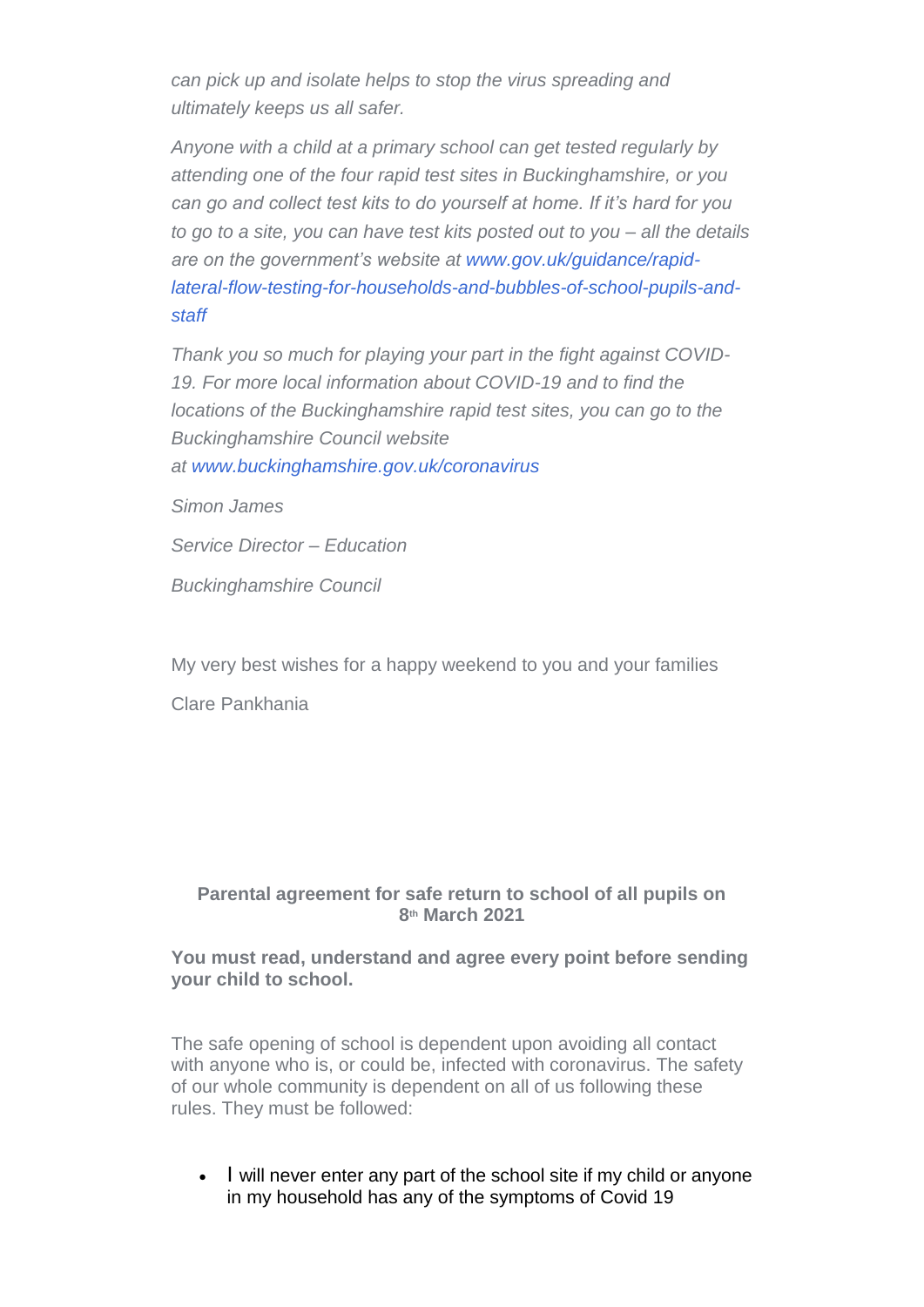Symptoms of Coronavirus

- high temperature this means you feel hot to touch on your chest or back (you do not need to measure your temperature)
- new, continuous cough this means coughing a lot for more than an hour, or 3 or more coughing episodes in 24 hours (if you usually have a cough, it may be worse than usual)
- loss or change to your sense of smell or taste this means you've noticed you cannot smell or taste anything, or things smell or taste different to normal
- My whole household will self-isolate for 14 days if anyone in the household has any of these symptoms, no matter how mild or whatever I think might be the cause
- I will follow the 'Stay At Home…' guidance found here: [https://www.gov.uk/government/publications/covid-19-stay-at](https://www.gov.uk/government/publications/covid-19-stay-at-home-guidance)[home-guidance](https://www.gov.uk/government/publications/covid-19-stay-at-home-guidance)
- I will immediately inform Highworth School if my household needs to self-isolate
- I will ensure that my child and the members of my household are tested for Coronavirus if necessary. I can use this link to book a test: [https://www.nhs.uk/conditions/coronavirus-covid-](https://www.nhs.uk/conditions/coronavirus-covid-19/)[19/](https://www.nhs.uk/conditions/coronavirus-covid-19/)
- I will immediately inform the school if my child has received a positive test result for Coronavirus
- I will contact the school before sending my child back if my child or anyone in my household has been ill with Covid 19

In addition, I know that in sending my child to school I am agreeing that everyone in my household will follow every one of these steps. I know that this is essential to ensure the safety of my child, Highworth staff and our community.

- I know that if my child is unable to follow the rules to keep everyone safe, even if supported by staff to do so, I will have to collect them from school
- I know that I should seek medical advice before sending my child to school if they are classed as being clinically extremely vulnerable
- I know that if my child is unable to attend school, I need to email [reception@highworthcombined.co.uk,](mailto:reception@highworthcombined.co.uk) giving the following information: child's name and class; likely length of absence; Reason for absence. Please specify whether this is due to:
	- o Illness and that this is unrelated to Covid 19
	- o Self-isolation due to symptoms of Covid 19, or contact with a positive case